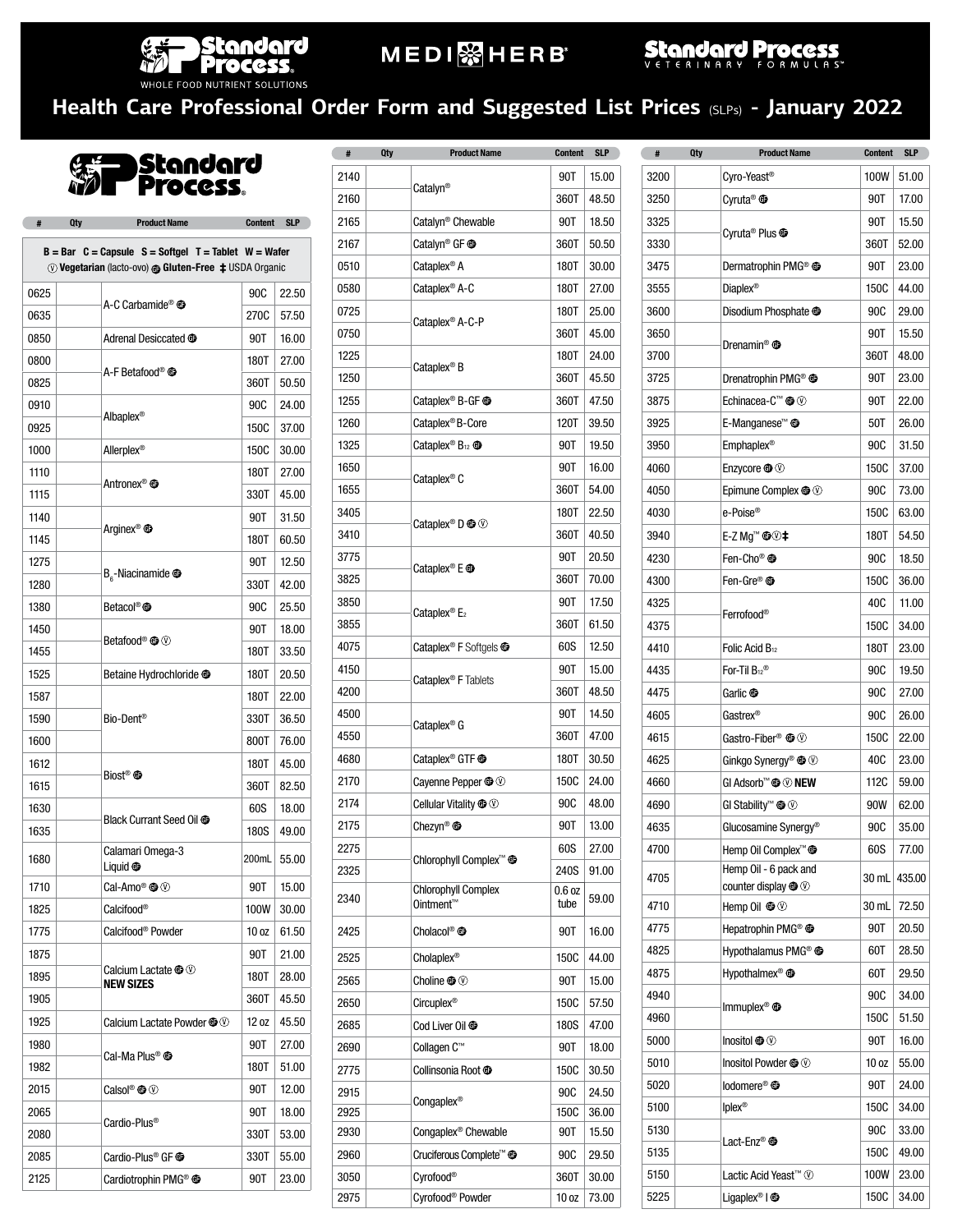|       | <b>Standard</b> |
|-------|-----------------|
| n y V | <b>Process</b>  |

| #            | Qty | <b>Product Name</b>                                            | <b>Content</b> | <b>SLP</b>     |
|--------------|-----|----------------------------------------------------------------|----------------|----------------|
| 5300         |     | Ligaplex <sup>®</sup> II                                       | 150C           | 33.00          |
| 5340         |     | Linum $B_6$ $\bullet$                                          | 120S           | 18.00          |
| 5375         |     | Livaplex <sup>®</sup> $\oplus$                                 | 90C            | 26.00          |
| 5425         |     | Magnesium Lactate <sup>@</sup>                                 | 90C            | 31.50          |
| 5450         |     | Mammary PMG <sup>®</sup> <sup>®</sup>                          | 90T            | 22.00          |
| 5490         |     | Manganese $B_{12}^{\mathrm{TM}}$ $\oplus$                      | 90T            | 16.00          |
| 5525         |     | Min-Chex®                                                      | 90C            | 29.00          |
| 5615         |     |                                                                | 330T           | 24.50          |
| 5625         |     | Min-Tran <sup>®</sup> $\oplus$ $\circledcirc$                  | 800T           | 49.50          |
| 5685         |     | Multizyme <sup>®</sup> <sup>o</sup>                            | 90C            | 28.00          |
| 5695         |     |                                                                | 150C           | 42.00          |
| 5855         |     | Neuroplex <sup>®</sup>                                         | 90C            | 48.50          |
| 5900         |     | Neurotrophin PMG <sup>®</sup> <sup>®</sup>                     | 90T            | 21.00          |
| 5980         |     | Niacinamide B <sub>6</sub>                                     | 90C            | 23.00          |
| 6010         |     | Nutrimere <sup>®</sup> <sup>o</sup>                            | 90C            | 58.00          |
| 6075         |     | Oculotrophin PMG <sup>®</sup> <sup>®</sup>                     | 90T            | 22.00          |
| 6083<br>6087 |     | Okra Pepsin E <sub>3</sub> <sup>o</sup>                        | 90C<br>150C    | 37.00<br>55.00 |
| 6020         |     | Olprima <sup>™</sup> DHA <sup>®</sup>                          | 60S            | 28.50          |
| 6040         |     | Olprima <sup>™</sup> EPA <sup>®</sup>                          | 60S            | 28.50          |
| 6060         |     | Olprima™ EPA   DHA <b>®</b>                                    | 60S            | 30.00          |
| 6090         |     | OPC Synergy <sup>®</sup> $\mathbf$                             | 40C            | 41.50          |
| 6105         |     |                                                                | 90C            | 33.00          |
| 6115         |     | Orchex <sup>®</sup>                                            | 150C           | 49.00          |
| 6175         |     | Orchic PMG® <sup>®</sup>                                       | 90T            | 25.00          |
| 6285         |     | <b>Organically Bound Minerals</b><br>⊕⊛≠                       | 180T           | 33.00          |
| 6355         |     | Ostarplex <sup>®</sup>                                         | 90C            | 36.00          |
| 6500         |     | Ostrophin PMG® <sup>®</sup>                                    | 90T            | 33.00          |
| 6560         |     | Ovatrophin P PMG™ <b>©</b>                                     | 90T            | 25.00          |
| 6600         |     | Ovex® $\bm{\textcircled{\small\tt{b}}}$                        | 90T            | 37.00          |
| 6625         |     | Ovex <sup>®</sup> $P$ $\oplus$                                 | 90T            | 26.00          |
| 6640         |     | Palmettoplex® <b>®</b>                                         | 150C           | 48.00          |
| 6650         |     | Pancreatrophin PMG <sup>®</sup>                                | 90T            | 25.00          |
| 6715         |     | Paraplex <sup>®</sup>                                          | 90T            | 22.00          |
| 6750         |     | Parotid PMG® <sup>®</sup>                                      | 90T            | 25.00          |
| 6800         |     | Phosfood <sup>®</sup> Liquid <sup>1</sup>                      | 60 mL          | 22.00          |
| 6850         |     | Pituitrophin PMG® <sup>®</sup>                                 | 90T            | 35.00          |
| 6900         |     | Pneumotrophin PMG® <sup>®</sup>                                | 90T            | 22.00          |
| 6920         |     | Prebiotic Inulin $\mathbf{O} \otimes$                          | 9 oz           | 36.00          |
| 6940         |     | Prolamine Iodine $\mathbf{O} \otimes$                          | 90T            | 12.00          |
| 6945         |     |                                                                | 180T           | 22.00          |
| 6947         |     | Prolamine Iodine Plus <sup>1</sup>                             | 90C            | 17.00          |
| 6950         |     | Prostate PMG <sup>®</sup> <sup>®</sup><br>Prost-X <sup>™</sup> | 90T            | 34.00          |
| 7060         |     |                                                                | 90C            | 26.00          |
| 7080         |     | ProSynbiotic <sup>®</sup>                                      | 90C            | 42.00          |
| 7100         |     | Protefood®                                                     | 90C            | 33.00          |
| 7480         |     | Regeneplex <sup>®</sup>                                        | 90C            | 48.00          |
| 7120         |     | Renafood®                                                      | 180T           | 35.00          |
| 7175         |     | Renatrophin PMG <sup>®</sup>                                   | 90T            | 25.00          |
| 7225<br>7230 |     | Ribonucleic Acid (RNA) <sup>1</sup> <sup>1</sup>               | 90T<br>180T    | 25.00<br>46.50 |
| 7275         |     | <b>Rumaplex<sup>®</sup></b>                                    | 40C            | 21.00          |
| 7355         |     | Senaplex <sup>®</sup>                                          | 90C            | 52.00          |

| #     | Qty | <b>Product Name</b>                                                                      | Content | <b>SLP</b> |
|-------|-----|------------------------------------------------------------------------------------------|---------|------------|
| 7400  |     | Sesame Seed Oil <sup>@</sup>                                                             | 60S     | 16.00      |
| 7475  |     | Soybean Lecithin <sup>@</sup>                                                            | 240S    | 38.00      |
| 2670  |     | SP Cleanse® $\mathbf{\circledbullet} \circledcirc$                                       | 150C    | 26.00      |
| 2820  |     | SP Complete® <sup>®</sup>                                                                | 28 oz   | 73.00      |
| 2845  |     | SP Complete <sup>®</sup> Chocolate <sup>1</sup>                                          | 26 oz   | 73.00      |
| 2840  |     | SP Complete® Dairy Free <sup>oo </sup>                                                   | 32 oz   | 73.00      |
| 2850  |     | SP Complete® Vanilla <sup>@</sup> <sup>1</sup>                                           | 23 oz   | 73.00      |
| 10000 |     | SP Detox Balance™ Chai <sup>@</sup> ①                                                    | 27 oz   | 89.00      |
| 15000 |     | SP Detox Balance <sup><math>m</math></sup> $\textcircled{\tiny{\textcircled{\tiny{1}}}}$ | 27 oz   | 89.00      |
| 4650  |     | SP Green Food® $@$                                                                       | 150C    | 41.00      |
| 7510  |     |                                                                                          | 80T     | 11.00      |
| 7525  |     | Spanish Black Radish $\mathbf{C} \otimes \mathbf{C}$                                     | 270T    | 31.50      |
| 7600  |     | Spleen Desiccated <sup>@</sup>                                                           | 90T     | 22.00      |
| 7550  |     | Spleen PMG® <sup>®</sup>                                                                 | 90T     | 20.50      |
| 7650  |     | St. John's Wort-IMT™ <sup>69</sup>                                                       | 90C     | 33.00      |
| 7677  |     |                                                                                          | 90C     | 28.00      |
| 7680  |     | Super-EFF <sup>®</sup>                                                                   | 150C    | 43.00      |
| 7780  |     |                                                                                          | 90T     | 19.00      |
| 7785  |     | Symplex <sup>®</sup> F <sup>oon</sup>                                                    | 360T    | 68.00      |
| 7830  |     | Symplex <sup>®</sup> M <b><b>O</b></b>                                                   | 90T     | 20.00      |
| 7835  |     |                                                                                          | 360T    | 70.00      |
| 7925  |     | Thymex <sup>®</sup> $\oplus$                                                             | 90T     | 20.50      |
| 7930  |     |                                                                                          | 330T    | 65.00      |
| 7975  |     | Thymus PMG <sup>®</sup> <sup>O</sup>                                                     | 90T     | 23.00      |
| 8025  |     |                                                                                          | 90T     | 22.50      |
| 8030  |     | Thytrophin PMG® <sup>®</sup>                                                             | 360T    | 73.00      |
| 8050  |     | Trace Minerals-B <sub>12</sub> ™                                                         | 90T     | 18.00      |
| 8080  |     | Tuna Omega-3 Chewable <sup>@</sup>                                                       | 120S    | 28.00      |
| 8070  |     | Tuna Omega-3 Oil <sup>@</sup>                                                            | 120S    | 26.50      |
| 8085  |     | USF Ointment <sup>®</sup>                                                                | 1.75 oz | 24.00      |
| 8125  |     | Utrophin PMG® <sup>®</sup>                                                               | 90T     | 22.00      |
| 8165  |     | Vasculin <sup>®</sup>                                                                    | 90T     | 21.00      |
| 8180  |     | Veg-E Complete Pro™<br>Chocolate $@@@{\ddagger}$                                         | 26 oz   | 64.50      |
| 8185  |     | Veq-E Complete Pro <sup>™</sup><br>Vanilla $\mathbf{\circledast}\mathbb{O}$ ‡            | 22 oz   | 64.50      |
| 8225  |     | Wheat Germ Oil <sup>o</sup>                                                              | 60S     | 11.50      |
| 8300  |     | Wheat Germ Oil Fortified™ <b>®</b>                                                       | 80S     | 15.00      |
| 8325  |     | Whey Pro Complete <sup>o</sup>                                                           | 19 oz   | 57.50      |
| 8335  |     | Whole Food Fiber $\mathbf{\circledast}\mathbf{\circledcirc}$                             | 70z     | 31.50      |
| 8357  |     | Zinc Chelate <sup>™</sup> <sup>o</sup>                                                   | 180T    | 26.00      |
| 8360  |     | Zinc Test™ $@$ $@$                                                                       | 2 fl oz | 27.00      |
| 8445  |     | Zymex <sup>®</sup> Capsules <sup>og</sup>                                                | 150C    | 35.00      |
| 8375  |     | Zymex <sup>®</sup> Wafers <sup></sup>                                                    | 100W    | 31.50      |
| 8443  |     | Zymex <sup>®</sup> II <b>®</b>                                                           | 90C     | 34.00      |
| 8430  |     | Zypan® <b>O</b>                                                                          | 90T     | 17.50      |
| 8480  |     |                                                                                          | 330T    | 53.50      |

| <b>10-Day Detoxification Kits</b>                                                                                           |                                                                                                               |              |        |  |  |  |  |  |
|-----------------------------------------------------------------------------------------------------------------------------|---------------------------------------------------------------------------------------------------------------|--------------|--------|--|--|--|--|--|
| 1 SP Detox Balance™ (any type), 1 patient guide                                                                             |                                                                                                               |              |        |  |  |  |  |  |
| 10010                                                                                                                       | 10-Day SP Detox Balance™ Chai<br>Program Kit $\mathbf{\circledast}\mathbb{O}$                                 | 1 Kit        | 89.00  |  |  |  |  |  |
| 15010                                                                                                                       | 10-Day SP Detox Balance™<br>Program Kit $\mathbf{C} \otimes \mathbf{C}$                                       | 1 Kit        | 89.00  |  |  |  |  |  |
|                                                                                                                             | 28-Day Detoxification Kits                                                                                    |              |        |  |  |  |  |  |
| 3 SP Detox Balance™ (any type), 1 shaker bottle, 1 patient guide                                                            |                                                                                                               |              |        |  |  |  |  |  |
| 10028                                                                                                                       | 28-Day SP Detox Balance <sup>™</sup> Chai<br>Program Kit <b>©</b> ①                                           | 1 Kit        | 267.00 |  |  |  |  |  |
| 15028                                                                                                                       | 28-Day SP Detox Balance™<br>Program Kit $\bullet$ 0                                                           | 1 Kit        | 267.00 |  |  |  |  |  |
|                                                                                                                             | <b>21-Day Purification Kits</b>                                                                               |              |        |  |  |  |  |  |
| 1 SP Cleanse®, 2 SP Complete® (any type), 2 Gastro-Fiber®or<br>2 Whole Food Fiber, 1 SP Green Food®, 1 bag, 1 patient guide |                                                                                                               |              |        |  |  |  |  |  |
| 12010                                                                                                                       | With SP Complete®<br>and Gastro-Fiber® <b>®</b> <sup></sup>                                                   | 1 Kit        | 257.00 |  |  |  |  |  |
| 12020                                                                                                                       | With SP Complete®<br>and Whole Food Fiber @ 3                                                                 | 1 Kit        | 276.00 |  |  |  |  |  |
| 12035                                                                                                                       | With SP Complete <sup>®</sup> Dairy Free<br>and Gastro-Fiber® $\mathbf{\textcircled{\tiny W}}$                | 1 Kit        | 257.00 |  |  |  |  |  |
| 12040                                                                                                                       | With SP Complete <sup>®</sup> Dairy Free<br>and Whole Food Fiber $\mathbf{\mathbf{\circ}}\mathbb{\mathbb{O}}$ | 1 Kit        | 276.00 |  |  |  |  |  |
| 12055                                                                                                                       | With SP Complete <sup>®</sup> Vanilla and<br>Gastro-Fiber® <sup>®</sup>                                       | 1 Kit        | 257.00 |  |  |  |  |  |
| 12060                                                                                                                       | With SP Complete <sup>®</sup> Vanilla and<br>Whole Food Fiber $\mathbf{\mathbb{O}}\mathbb{O}$                 | 1 Kit        | 276.00 |  |  |  |  |  |
| 12065                                                                                                                       | With SP Complete <sup>®</sup> Chocolate and<br>Gastro-Fiber® $\mathbf{\circledast}\mathbb{O}$                 | 1 Kit        | 257.00 |  |  |  |  |  |
| 12070                                                                                                                       | With SP Complete <sup>®</sup> Chocolate and<br>Whole Food Fiber $\mathbf{\circledast}\mathbf{\circledcirc}$   | 1 Kit        | 276.00 |  |  |  |  |  |
|                                                                                                                             | 10-Day Blood Sugar Support Kits                                                                               |              |        |  |  |  |  |  |
| 1 SP Cleanse®, 1 SP Complete® (any type), 1 Diaplex®,                                                                       |                                                                                                               |              |        |  |  |  |  |  |
| 14010                                                                                                                       | 1 Gymnema 40T (MediHerb), 1 bag, 1 patient guide<br>With SP Complete®                                         | 1 Kit        | 166.00 |  |  |  |  |  |
| 14011                                                                                                                       | With SP Complete® Chocolate                                                                                   | 1 Kit        | 166.00 |  |  |  |  |  |
| 14020                                                                                                                       | With SP Complete <sup>®</sup> Dairy Free                                                                      | 1 Kit        | 166.00 |  |  |  |  |  |
| 14021                                                                                                                       | With SP Complete <sup>®</sup> Vanilla                                                                         | 1 Kit        | 166.00 |  |  |  |  |  |
|                                                                                                                             | 10-Day Healthy Inflammation Response Kits                                                                     |              |        |  |  |  |  |  |
|                                                                                                                             | 1 SP Cleanse®, 1 SP Complete® (any type), 1 Cyruta® Plus 90T,                                                 |              |        |  |  |  |  |  |
|                                                                                                                             | 1 Black Currant Seed Oil 60S, 1 Turmeric Forte 60T (MediHerb),<br>1 bag, 1 patient guide                      |              |        |  |  |  |  |  |
| 14032                                                                                                                       | With SP Complete®                                                                                             | 1 Kit        | 169.00 |  |  |  |  |  |
| 14033                                                                                                                       | With SP Complete <sup>®</sup> Chocolate                                                                       | 1 Kit        | 169.00 |  |  |  |  |  |
| 14042                                                                                                                       | With SP Complete <sup>®</sup> Dairy Free                                                                      | 1 Kit        | 169.00 |  |  |  |  |  |
| 14043                                                                                                                       | With SP Complete <sup>®</sup> Vanilla                                                                         | 1 Kit        | 169.00 |  |  |  |  |  |
|                                                                                                                             | <b>Convenience Packs</b>                                                                                      |              |        |  |  |  |  |  |
| 13040                                                                                                                       | Adrenal Health                                                                                                | 60/Box       | 66.00  |  |  |  |  |  |
| 13010                                                                                                                       | <b>Bone Health</b>                                                                                            | 60/Box       | 130.00 |  |  |  |  |  |
| 13030                                                                                                                       | <b>General Female Endocrine</b>                                                                               | 60/Box       | 105.00 |  |  |  |  |  |
| 13020                                                                                                                       | <b>General Health</b>                                                                                         | 60/Box       | 70.00  |  |  |  |  |  |
| 13070                                                                                                                       | Immune System Health Pack<br>30/Box                                                                           |              | 52.00  |  |  |  |  |  |
| 13090                                                                                                                       | Immune System Health Pack -<br>Veqetarian $\mathbf{C} \oslash$                                                | 60/Box       |        |  |  |  |  |  |
| 13060                                                                                                                       | <b>Sports Performance</b><br>60/Box<br>109.00                                                                 |              |        |  |  |  |  |  |
| 13050                                                                                                                       | <b>Sports Recovery</b>                                                                                        | 60/Box       | 120.00 |  |  |  |  |  |
|                                                                                                                             | <b>Bars</b>                                                                                                   |              |        |  |  |  |  |  |
| 9500                                                                                                                        | Berry StandardBar® <sup>®</sup>                                                                               | 18B          | 55.00  |  |  |  |  |  |
| 9550                                                                                                                        | Cocoa Cherry StandardBar® $\mathbf{\mathbb{G}}\mathbf{\oslash }$                                              | 55.00<br>18B |        |  |  |  |  |  |
| 9600                                                                                                                        | Cocoa Crisp StandardBar® ® <sup>1</sup>                                                                       | 18B          | 55.00  |  |  |  |  |  |
| 9650                                                                                                                        | Peanut Butter StandardBar® ® <sup>1</sup>                                                                     | 18B          | 55.00  |  |  |  |  |  |
| 9800                                                                                                                        | Soy Almond Crunch StandardBar® <sup>®</sup>                                                                   | 18B          | 55.00  |  |  |  |  |  |
| 9100                                                                                                                        | Possible <sup>™</sup> Bar <sup>1</sup> ①<br>*No health care professional discount on this product.            | 10B          | 49.80* |  |  |  |  |  |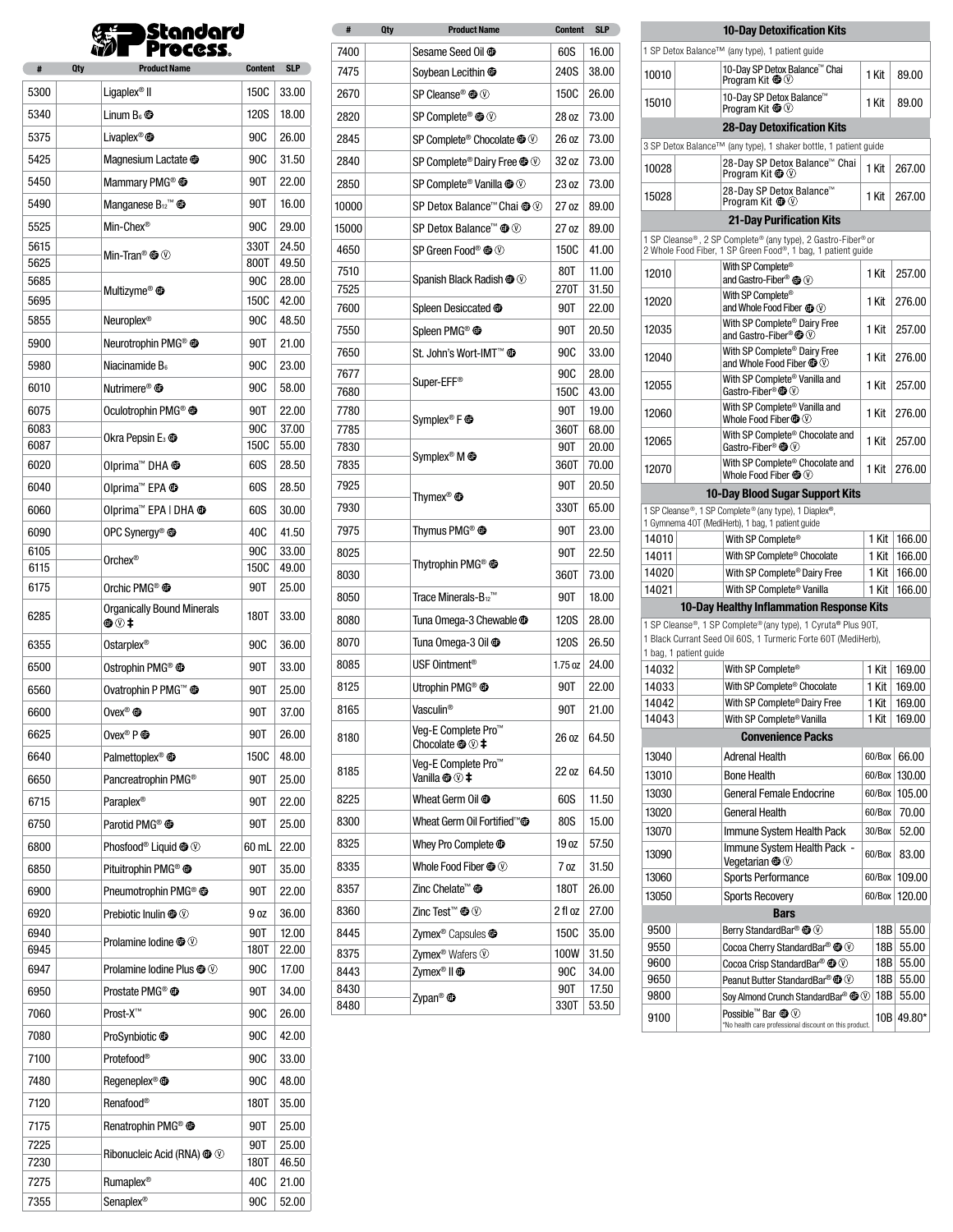# **MEDI** & HERB

| #              | <b>Qty</b> | <b>Product Name</b>                                         | <b>Content</b> | <b>SLP</b>      |
|----------------|------------|-------------------------------------------------------------|----------------|-----------------|
|                |            | <b>Tablets, Capsules and Softgels</b>                       |                |                 |
|                |            | $C = \text{Capsule } S = \text{Softgel } T = \text{Tablet}$ |                |                 |
| M1050          |            | <b>Adrenal Complex</b>                                      | 40T            | 25.00           |
| M1055          |            |                                                             | 120T           | 67.50           |
| M1750          |            | AllergCo                                                    | 60T            | 46.00           |
| M1110          |            | Andrographis Complex                                        | 40T            | 32.00           |
| M1115          |            |                                                             | 120T           | 91.00           |
| M1117          |            | <b>Artemisinin Complex</b>                                  | 90T            | 54.00           |
| M1630          |            | Ashwagandha Complex                                         | 40T            | 35.00           |
| M1635          |            |                                                             | 120T           | 97.50           |
| M1740          |            | Ashwagandha Forte                                           | 60T            | 29.50           |
| M1123          |            | Astragalus Complex                                          | 40T            | 36.00           |
| M1127          |            |                                                             | 120T           | 102.00          |
| M1810          |            | Bacopa Complex                                              | 60T            | 41.50           |
| M1650          |            | <b>Berberine Active</b>                                     | 60T            | 49.00           |
| M1140          |            | Bilberry 6000mg                                             | 60T            | 39.50           |
| M1660          |            | <b>Black Cumin Seed Forte</b>                               | 40T            | 37.50           |
| M1820          |            | <b>Bone Complex</b>                                         | 60T            | 40.00           |
| M1152          |            | <b>Boswellia Complex</b>                                    | 40T            | 27.00           |
| M1157          |            |                                                             | 120T           | 76.00           |
| M1165          |            | <b>Broncafect®</b>                                          | 40T            | 30.50           |
| M1173          |            | <b>Burdock Complex</b>                                      | 60T            | 46.00           |
| M1680          |            | Cat's Claw Forte                                            | 60T            | 40.50           |
| M1190          |            | <b>Chaste Tree</b>                                          | 40T            | 20.00           |
| M1195          |            |                                                             | 120T           | 51.00           |
| M1700          |            | ChelaCo                                                     | 60T            | 41.50           |
| M1780          |            | Colax                                                       | 60T            | 39.50           |
| M1202          |            | <b>Coleus Forte</b>                                         | 60T            | 40.50           |
| M1205          |            | Cramplex                                                    | 40T            | 40.50           |
| M1210          |            | <b>Cranberry Complex</b>                                    | 40T            | 44.00           |
| M1870          |            | DermaCo                                                     | 60T            | 47.50           |
| M1730          |            | DiGest Forte                                                | 60T            | 43.00           |
| M1240          |            | Echinacea Premium                                           | 40T            | 35.50           |
| M1245          |            |                                                             | 120T           | 101.00          |
| M1410          |            | Eleuthero                                                   | 60T            | 22.50           |
| M1260          |            | Evening Primrose Oil                                        | 60S            | 47.50           |
| M1890          |            | FemCo                                                       | 60T            | 49.50           |
| M1860          |            | Ganoderma & Shiitake                                        | 60T            | 52.00           |
| M1720          |            | <b>Garlic Forte</b>                                         | 60T            | 34.00           |
| M1300          |            | Ginkgo Forte                                                | 60T            | 25.00           |
| M1310          |            | Golden Seal 500mg                                           | 40T            | 51.50           |
| M1313          |            |                                                             | 40T            | 30.00           |
| M1315          |            | Gotu Kola Complex                                           | 120T           | 84.50           |
| M1318          |            | <b>Gut Flora Complex</b>                                    | 40C            | 34.00           |
| M1320          |            | Gymnema                                                     | 40T            | 23.00           |
| M1325          |            |                                                             | 120T           | 63.00           |
| M1690          |            | Hawthorn                                                    | 60T            | 33.00           |
| M1770          |            | HerbaVital                                                  | 60T            | 44.00           |
| M1840          |            | HiPep                                                       | 60T            | 45.00           |
| M1345          |            | Kava Forte                                                  | 40T            | 52.00           |
| M1760          |            | LivCo <sup>®</sup>                                          | 40C            | 30.00           |
| M1765<br>M1372 |            |                                                             | 120C<br>40T    | 85.00           |
| M1378          |            | Livton <sup>®</sup> Complex                                 | 120T           | 36.00<br>101.50 |
| M1610          |            | <b>Metabol Complex</b>                                      | 90T            | 74.00           |

| Ħ     | uty | Product Name                                            | Content | <b>P</b> |
|-------|-----|---------------------------------------------------------|---------|----------|
| M1620 |     | <b>Milk Thistle Forte</b>                               | 60T     | 28.50    |
| M1600 |     | <b>Myrrh Forte</b>                                      | 60T     | 34.50    |
| M1790 |     | Nervagesic                                              | 60T     | 44.50    |
| M1710 |     | Nevaton <sup>®</sup> Forte                              | 60T     | 41.00    |
| M1382 |     | ProstaCo                                                | 120S    | 99.50    |
| M1830 |     | PulmaCo                                                 | 60T     | 48.00    |
| M1385 |     | Rehmannia Complex                                       | 40T     | 40.50    |
|       |     | ResCo <sup>®</sup>                                      |         |          |
| M1850 |     | Rhodiola & Ginseng                                      | 60T     | 42.50    |
| M1393 |     | Complex                                                 | 60T     | 49.00    |
| M1800 |     | Rhodiola & Schisandra                                   | 60T     | 38.00    |
| M1395 |     | Saligesic                                               | 40T     | 44.50    |
| M1426 |     | <b>Sinus Forte</b>                                      | 40T     | 42.50    |
| M1795 |     | St John's Wort 1.8g                                     | 60T     | 31.50    |
| M1435 |     | <b>Thyroid Complex</b>                                  | 40T     | 30.50    |
| M1437 |     |                                                         | 120T    | 86.50    |
| M1445 |     | <b>Tribulus</b>                                         | 40T     | 59.50    |
| M1448 |     | <b>Turmeric Forte</b>                                   | 60T     | 36.50    |
| M1670 |     |                                                         | 180T    | 99.50    |
| M1880 |     | Valerian Complex                                        | 60T     | 51.00    |
| M1785 |     | Vascular Care Complex                                   | 60T     | 49.00    |
| M1456 |     | Viranon                                                 | 90T     | 54.00    |
| M1462 |     | Vitanox®                                                | 40T     | 39.50    |
| M1468 |     |                                                         | 120T    | 111.00   |
| M1470 |     |                                                         | 40T     | 39.00    |
| M1475 |     | Wild Yam Complex                                        | 120T    | 108.00   |
| M1490 |     | Wormwood Complex                                        | 120T    | 77.50    |
|       |     | <b>Phytosynergists®</b>                                 |         |          |
| M4405 |     | Adrenal Tonic Phytosynergist <sup>®</sup>               | 200 mL  | 73.50    |
| M4410 |     | Broncafect Phytosynergist <sup>®</sup>                  | 200 mL  | 74.00    |
| M4420 |     | Capsella Complex                                        | 200 mL  | 72.50    |
|       |     | Phytosynergist <sup>®</sup>                             |         |          |
| M4450 |     | DiGest Phytosynergist <sup>®</sup><br>Fe-Max Iron Tonic | 200 mL  | 74.00    |
| M4460 |     | Phytosynergist <sup>®</sup>                             | 200 mL  | 61.00    |
| M4465 |     | <b>Herbal Throat Spray</b>                              | 25 mL   | 24.50    |
|       |     | Phytosynergist <sup>®</sup>                             |         |          |
| M4490 |     | ResCo Phytosynergist <sup>®</sup>                       | 200 mL  | 70.00    |
| M4500 |     | UriCo Phytosynergist <sup>®</sup>                       | 200 mL  | 75.50    |
|       |     | <b>Single Liguids</b>                                   |         |          |
| M6600 |     | Albizia 1:2                                             | 200 mL  | 61.00    |
| M6620 |     | Ashwagandha 1:1                                         | 200 mL  | 97.00    |
| M6630 |     | Astragalus 1:2                                          | 200 mL  | 67.00    |
| M6640 |     | Bacopa 1:2                                              | 200 mL  | 58.50    |
| M6680 |     | <b>Black Cohosh 1:2</b>                                 | 200 mL  | 58.50    |
| M6700 |     | <b>Black Walnut Hulls 1:10</b>                          | 200 mL  | 61.00    |
| M6740 |     | <b>Bugleweed 1:2</b>                                    | 200 mL  | 63.00    |
| M6750 |     | Bupleurum 1:2                                           | 200 mL  | 66.00    |
| M6760 |     | Burdock 1:2                                             | 200 mL  | 58.50    |
| M6770 |     | Calendula 1:2                                           | 200 mL  | 70.50    |
| M6780 |     | California Poppy 1:2                                    | 200 mL  | 65.50    |
| M6800 |     | Celery Seed 1:2                                         | 200 mL  | 61.50    |
| M6805 |     | Chamomile 1:2                                           | 200 mL  | 50.50    |
| M6820 |     | Chaste Tree 1:2                                         | 200 mL  | 76.00    |
| M6832 |     | Cinnamon Quills 1:4                                     | 200 mL  | 73.00    |
| M6840 |     | Cleavers 1:2                                            | 200 mL  | 61.00    |
| M6850 |     | Coleus 1:1                                              | 200 mL  | 62.50    |
| M6890 |     | Damiana 1:2                                             | 200 mL  | 61.50    |
|       |     |                                                         |         |          |

| #    | Qty | <b>Product Name</b>                                       | <b>Content</b> | <b>SLP</b> | #              | <b>Qty</b> | <b>Product Name</b>             | <b>Content</b>   |  |
|------|-----|-----------------------------------------------------------|----------------|------------|----------------|------------|---------------------------------|------------------|--|
|      |     | <b>Milk Thistle Forte</b>                                 | 60T            | 28.50      |                |            |                                 | 200 mL           |  |
| 620  |     |                                                           |                |            | M6910          |            | Dandelion Root 1:2              |                  |  |
| 600  |     | <b>Myrrh Forte</b>                                        | 60T            | 34.50      | M6920<br>M6930 |            | Dong Quai 1:2                   | 200 mL<br>200 mL |  |
| 790  |     | Nervagesic                                                | 60T            | 44.50      | M6934          |            | Echinacea Premium 1:2           | 465 mL           |  |
| 710  |     | Nevaton <sup>®</sup> Forte                                | 60T            | 41.00      | M7420          |            | Eleuthero 1:2                   | 200 mL           |  |
| 382  |     | ProstaCo                                                  | 120S           | 99.50      |                |            |                                 |                  |  |
| 830  |     | PulmaCo                                                   | 60T            | 48.00      | M6980          |            | Eyebright 1:2                   | 200 mL           |  |
| 385  |     | Rehmannia Complex                                         | 40T            | 40.50      | M7010          |            | Ginger 1:2                      | 200 mL           |  |
| 850  |     | ResCo®                                                    | 60T            | 42.50      | M7020          |            | Ginkgo 2:1                      | 200 mL           |  |
| 393  |     | Rhodiola & Ginseng<br>Complex                             | 60T            | 49.00      | M7030          |            | Globe Artichoke 1:2             | 200 mL           |  |
| 800  |     | Rhodiola & Schisandra                                     | 60T            | 38.00      | M7050          |            | Golden Seal 1:3                 | 200 mL           |  |
| 395  |     | Saligesic                                                 | 40T            | 44.50      | M7060          |            | Gotu Kola 1:1                   | 200 mL           |  |
| 426  |     | <b>Sinus Forte</b>                                        | 40T            | 42.50      | M7080          |            | Gymnema 1:1                     | 200 mL           |  |
| 795  |     | St John's Wort 1.8g                                       | 60T            | 31.50      | M7097          |            | Hawthorn Leaves 1:2             | 200 mL           |  |
| 435  |     |                                                           | 40T            | 30.50      | M7120          |            | Horsetail 1:2                   | 200 mL           |  |
| 437  |     | <b>Thyroid Complex</b>                                    | <b>120T</b>    | 86.50      | M7160          |            | Korean Ginseng 1:2              | 200 mL           |  |
| 445  |     | <b>Tribulus</b>                                           | 40T            | 59.50      | M7190          |            | Licorice High Grade             | 200 mL           |  |
| 448  |     |                                                           | 60T            | 36.50      | M7200          |            | Marshmallow Root 1:5 Glycetract | 200 mL           |  |
| 670  |     | <b>Turmeric Forte</b>                                     | 180T           | 99.50      | M7210          |            | Milk Thistle 1:1                | 200 mL           |  |
| 880  |     | Valerian Complex                                          | 60T            | 51.00      | M7240          |            | Motherwort 1:2                  | 200 mL           |  |
| 785  |     | Vascular Care Complex                                     | 60T            | 49.00      | M7260          |            | Nettle Leaf 1:2                 | 200 mL           |  |
| 456  |     | Viranon                                                   | 90T            | 54.00      | M7270          |            | Nettle Root 1:2                 | 200 mL           |  |
| 462  |     |                                                           | 40T            | 39.50      | M7300          |            | Oregon Grape 1:2                | 200 mL           |  |
| 468  |     | Vitanox®                                                  | 120T           | 111.00     | M7330          |            | Poke Root 1:5                   | 200 mL           |  |
| 470  |     |                                                           | 40T            | 39.00      | M7350          |            | Red Clover 1:2                  | 200 mL           |  |
| 475  |     | <b>Wild Yam Complex</b>                                   | <b>120T</b>    | 108.00     | M7360          |            | Rehmannia 1:2                   | 200 mL           |  |
| 490  |     | <b>Wormwood Complex</b>                                   | <b>120T</b>    | 77.50      | M7370          |            | Sage 1:2                        | 200 mL           |  |
|      |     | <b>Phytosynergists®</b>                                   |                |            | M7390          |            | Saw Palmetto 1:2                | 200 mL           |  |
| 405  |     | Adrenal Tonic Phytosynergist <sup>®</sup>                 | 200 mL         | 73.50      | M7400          |            | Schisandra 1:2                  | 200 mL           |  |
| 1410 |     | Broncafect Phytosynergist <sup>®</sup>                    | 200 mL         | 74.00      | M7430          |            | Skullcap 1:2                    | 200 mL           |  |
|      |     | Capsella Complex                                          |                |            | M7440          |            | St John's Wort 1:2              | 200 mL           |  |
| 420  |     | Phytosynergist <sup>®</sup>                               | 200 mL         | 72.50      |                |            | St John's Wort                  |                  |  |
| 450  |     | DiGest Phytosynergist <sup>®</sup>                        | 200 mL         | 74.00      | M7450          |            | High Grade 1:2                  | 200 mL           |  |
| 460  |     | Fe-Max Iron Tonic                                         | 200 mL         | 61.00      | M7470          |            | Turmeric 1:1                    | 200 mL           |  |
|      |     | Phytosynergist <sup>®</sup><br><b>Herbal Throat Spray</b> |                |            | M7480          |            | Uva Ursi 1:2                    | 200 mL           |  |
| 465  |     | Phytosynergist <sup>®</sup>                               | 25 mL          | 24.50      | M7490          |            | Valerian 1:2                    | 200 mL           |  |
| 490  |     | ResCo Phytosynergist <sup>®</sup>                         | 200 mL         | 70.00      | M7510          |            | White Peony 1:2                 | 200 mL           |  |
| 500  |     | UriCo Phytosynergist <sup>®</sup>                         | 200 mL         | 75.50      | M7530          |            | Wild Yam 1:2                    | 200 mL           |  |
|      |     | <b>Single Liquids</b>                                     |                |            | M7540          |            | Wormwood 1:5                    | 200 mL           |  |

#### **SP** Standard MEDI<sup>8</sup>HERB

Test Kits & Accessories (The below items are nonreturnable)

| T <sub>1030</sub> |                                                           | Microbiome Test Kit                                                     | 1 Kit   | 129.00 |  |  |  |  |
|-------------------|-----------------------------------------------------------|-------------------------------------------------------------------------|---------|--------|--|--|--|--|
| T1025             |                                                           | Omega-3 Index Plus Test                                                 | 1 Kit   | 74.95  |  |  |  |  |
|                   | The items below reflect health care professional pricing. |                                                                         |         |        |  |  |  |  |
| 0300              |                                                           | <b>Standard Process Test Kit</b>                                        | 1 Kit   | 69.00  |  |  |  |  |
| M0300             |                                                           | MediHerb Test Kit                                                       | 1 Kit   | 124.00 |  |  |  |  |
| M0350             |                                                           | MediHerb Liquid Test Kit                                                | 1 Kit   | 95.00  |  |  |  |  |
| S0350             |                                                           | Display Unit**                                                          | 1 Unit  | 99.00  |  |  |  |  |
| S0360             |                                                           | Shoulder Bag**                                                          | 1 Bag   | 49.00  |  |  |  |  |
| S0370             |                                                           | Extra Foam Tray**                                                       | 1 Trav  | 15.00  |  |  |  |  |
| L9992             |                                                           | <b>Empty Test Kit Vials</b><br>(limited quantity available per account) | 3 Vials | 2.00   |  |  |  |  |

\*\*Does not include products or vials